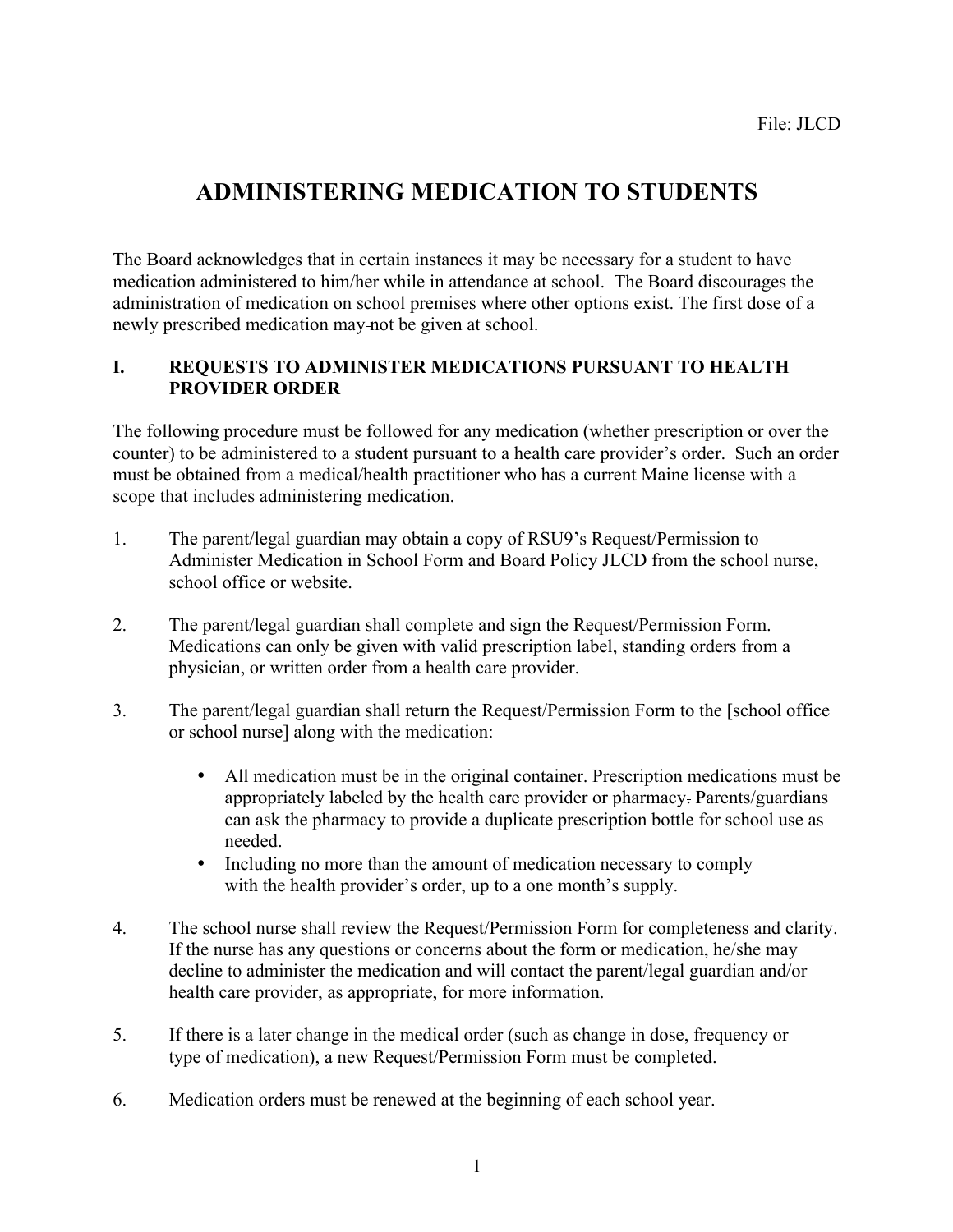- 7. In certain cases a school nurse may be requested by a physician or a parent by phone or a note to give a one-time dose of medication. A standard written authorization is needed for continued doses.
- 8. The Board disclaims any and all responsibility for the diagnosis, prescription of treatment, and administration of medication for any student.

# **II. SELF-ADMINISTRATION OF MEDICATIONS**

## Inhalers and Epinephrine Auto-injectors (EpiPens)

Students shall be authorized to possess and self-administer emergency medication from an asthma inhaler or epinephrine auto-injector (EpiPen) if the following requirements are met.

- 1. The student must have the prior written approval of the student's health care provider and, if the student is a minor, the prior written approval of his/her parent/guardian (see Request/Permission Form).
- 2. The student/parent/guardian must submit written verification from the student's health care provider confirming that the student has the knowledge and the skills to safely possess and use an asthma inhaler or EpiPen in school.
- 3. The school nurse shall evaluate the student's technique to ensure proper and effective use of an asthma inhaler or EpiPen in school.

#### Diabetes Supplies

Insulin and other diabetes supplies and medications will be stored and administered according to the student's health plan and/or 504 plan.

## **III. Dispensation of Over the Counter Medications**

- 1. With prior parental/legal guardian permission, and according to a list reviewed annually by the school physician and as specified in the standing orders, students may receive certain over the counter medications at school.
- 2. According to a list reviewed annually by the school physician and as specified in the standing orders, certain low risk, over the counter medications may be used without parental permission.

#### **IV. Personnel Authorized to Administer/Dispense Medications**

Medications may be administered by the school nurse and/or by authorized unlicensed school personnel who have received appropriate training by the school nurse. Annual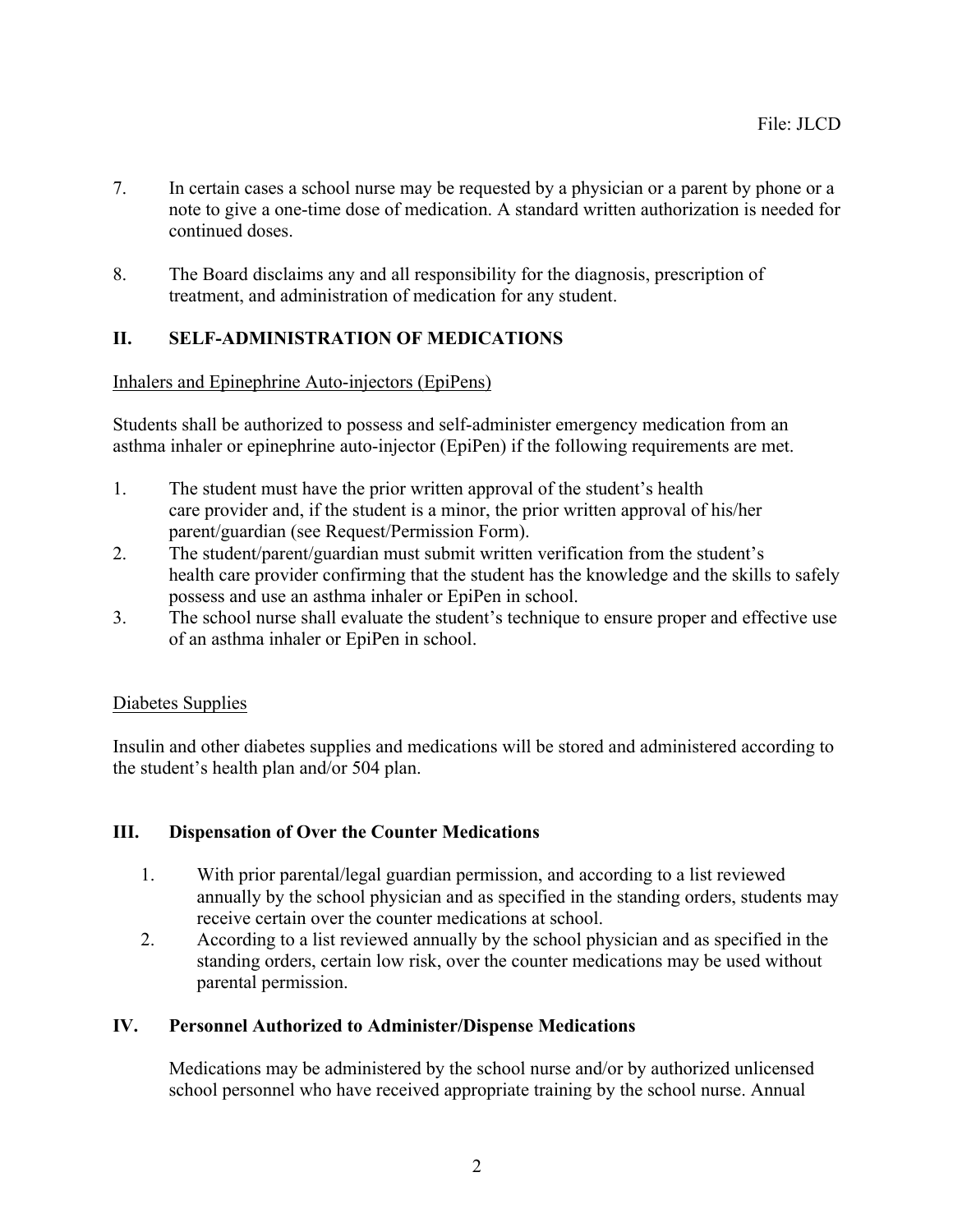refresher training is required for all unlicensed personnel authorized to administer medications. The school nurse shall maintain appropriate documentation of training.

Authorization to administer medications shall be made by the Superintendent based upon the recommendations of the school nurse. Unlicensed school personnel giving medication for a field trip may receive an abbreviated training by the school nurse specific to the situation.

#### **V. Confidentiality of Information**

To the extent legally permissible, school staff may be provided with such information regarding a student's medication(s) as may be in the best interest of the student.

#### **VI. Delivery and Storage of Medications/Recordkeeping**

- 1. With the exception of those medications authorized for self-administration or according to an Individualized Health Plan, all medications shall be stored in a secure space in the school nurse's office or school office and locked at all times except during the actual administration of medication.
- 2. The student's parents/guardians shall deliver any medication to be administered by school personnel to the school in its original container. In the event that this is not practical, the parent/guardian should contact the school to make alternate arrangements.
- 3. School personnel and the student's parent/guardian shall count all controlled medication brought to school. The number of capsules, pills or tablets, and/or the volume of medications shall be recorded.
- 4. Medication no longer required (or remaining at the end of the school year) must be removed by the parent/legal guardian. Medication not removed by the parent/legal guardian in a timely manner shall be disposed of by the school unit within two weeks.
- 5. The school nurse or designated school official shall be responsible for the appropriate and secure storage of medications kept at school.
- 6. A Medication Record Book and/or electronic documentation shall be maintained by the school nurse/designee, including the Request/Permission Forms and individual medication records for each student to document the administration of all medications (dose administered, by whom, date, time and any errors).
- 7. Any known or suspect medication errors will be reported immediately to the school nurse. The school nurse (or designee) will contact the parent as well as the medical provider and/or poison control as indicated.